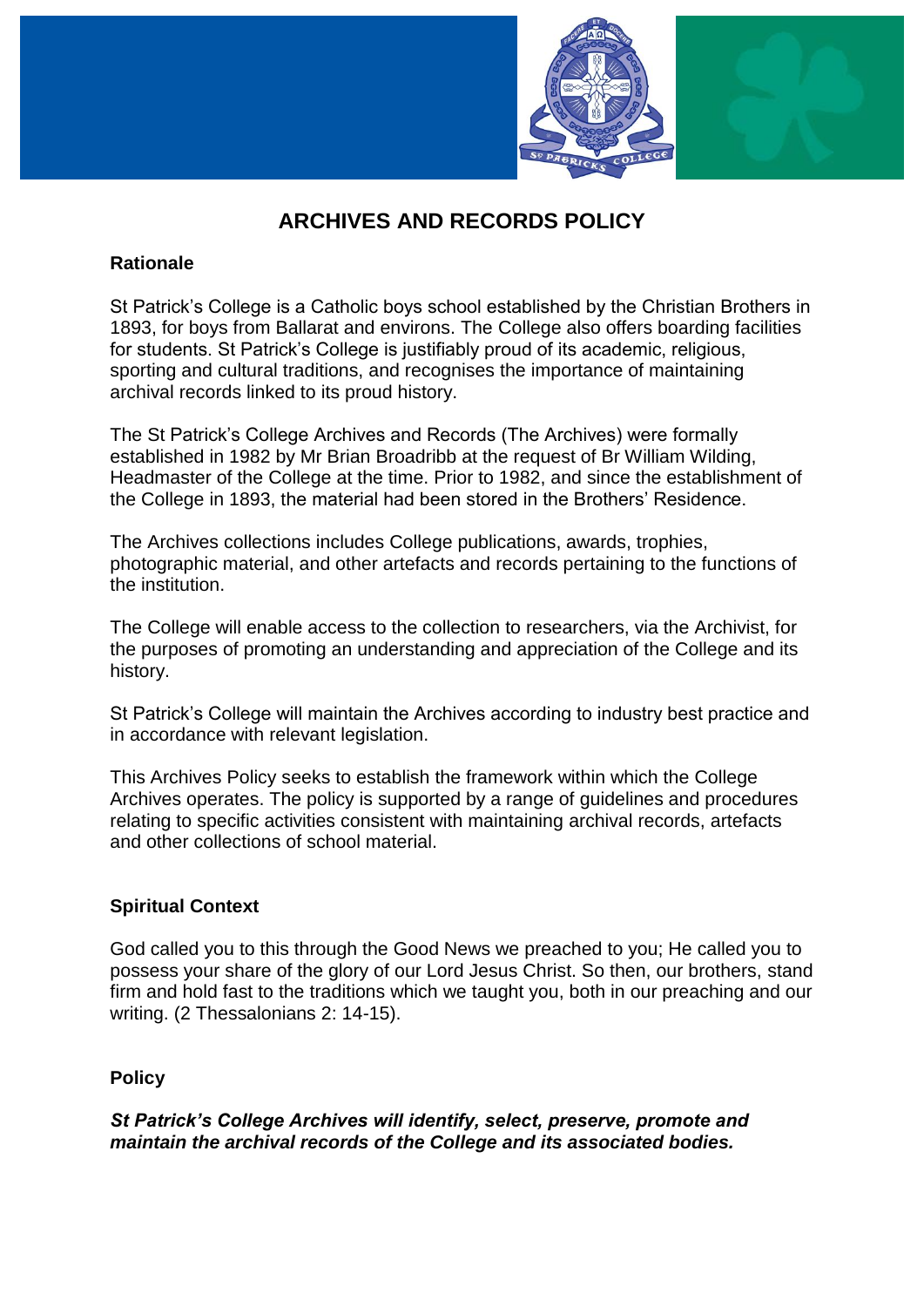## **Archival Guidelines**

## **Authority for the St Patrick's College Archives**

The Archivist is appointed by the College Headmaster, who will maintain with the Archivist an overall watching brief of the direction of the Archives program, and the interpretation of this policy.

By this document the Headmaster provides the legal and authoritative basis for the Archivist to exercise all the powers and perform all the duties, responsibilities and functions with which they are endowed in the administration of the Archives.

## **Statement of Ownership & Custody**

All records created by St Patrick's College Administration Offices, any Faculty or Department of the College, or any associated body of the College, are the property of St Patrick's College. Associated bodies include, but are not necessarily limited to, associations, clubs, all functional educational and other committees operating within the College, Foundations, and the College Board.

Custody of active (and some inactive) records will reside with the above Faculties, Departments and associated bodies, until such time as the General Retention and Disposal Authorities (GRDAs) require them to be lodged with the Archives.

Material acquired by the Archives becomes its property, to be administered as the Archives see fit, including the right of the Archives to remove or otherwise dispose of material deemed non-archival.

#### **Preservation**

Every effort will be made to provide the most appropriate facilities, environments and resources to prolong the life of the records and other material in the custody of the Archives. Consideration will be given to specific concerns for such items including, but not necessarily limited to, carbon copies of correspondence, deterioration of thermal paper, unstable photographic material, rapid changes in technology platforms.

#### **Management and Administration of the Archives**

In addition to managing the records transferred into its custody, the Archives will commit to managing its own resources effectively and to document its work carefully.

The Archivist will provide timely reports of its activities and use of resources to the College Headmaster and Director of Development.